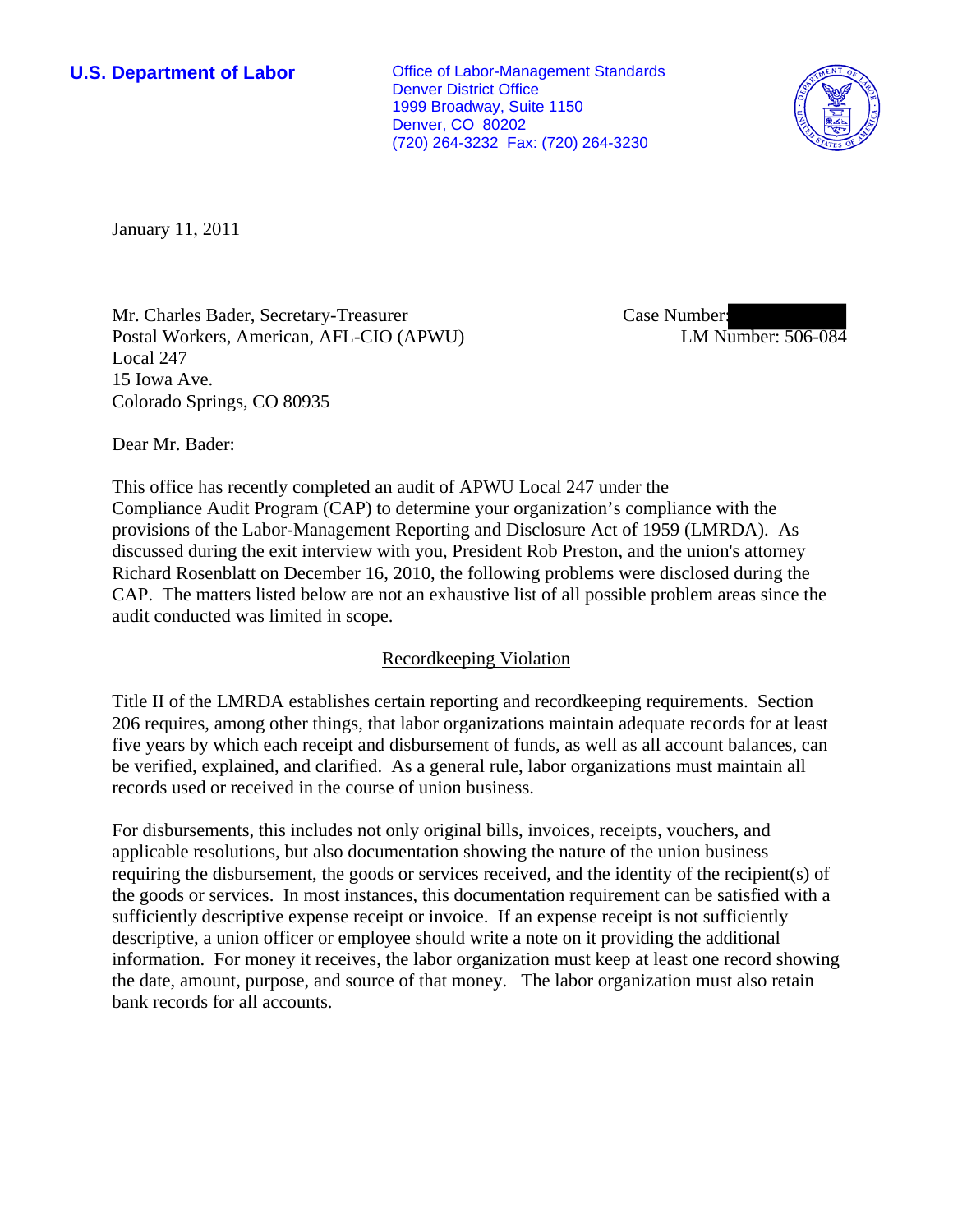The audit of Local 247s fiscal year ended March 31, 2010 records revealed the following recordkeeping violation:

# Credit Card Expenses

Local 247 did not retain adequate documentation for nine credit card transaction expenses incurred by union officers totaling at least \$1,757. For example, two credit card transactions on September 23, 2009 to the Las Vegas Hilton and totaling \$949.76 appeared on the credit card statement but had no supporting documentation.

As previously noted above, labor organizations must retain original receipts, bills, and vouchers for all disbursements. The president and treasurer (or corresponding principal officers) of your union, who are required to sign your union's LM report, are responsible for properly maintaining union records.

Based on your assurance that Local 247 will retain adequate documentation in the future, OLMS will take no further enforcement action at this time regarding the above violations.

# Reporting Violations

The audit disclosed a violation of LMRDA Section 201(b), which requires labor organizations to file annual financial reports accurately disclosing their financial condition and operations. The Labor Organization Annual Report Form LM-3 filed by Local 247 for fiscal year ending March 31, 2010, was deficient in the following areas:

### 1. Cash Reconciliation

It appears that the cash figures reported in Item 25 are not the cash figures according to the union's books after reconciliation to the bank statements. The instructions for Item 25 state that the union should obtain account balances from its books as reconciled to the balances shown on bank statements.

2. Receipts

It appears that the receipt figures reported in Items 38-44, are not the receipt figures according to the union's books, after consolidation with Local 247 Building Corporation and reconciliation to the bank statements.

### 3. Disbursements

It appears that the disbursement figures reported in Items 45-55, are not the disbursement figures according to the union's books, after consolidation with Local 247 Building Corporation and reconciliation to the bank statements.